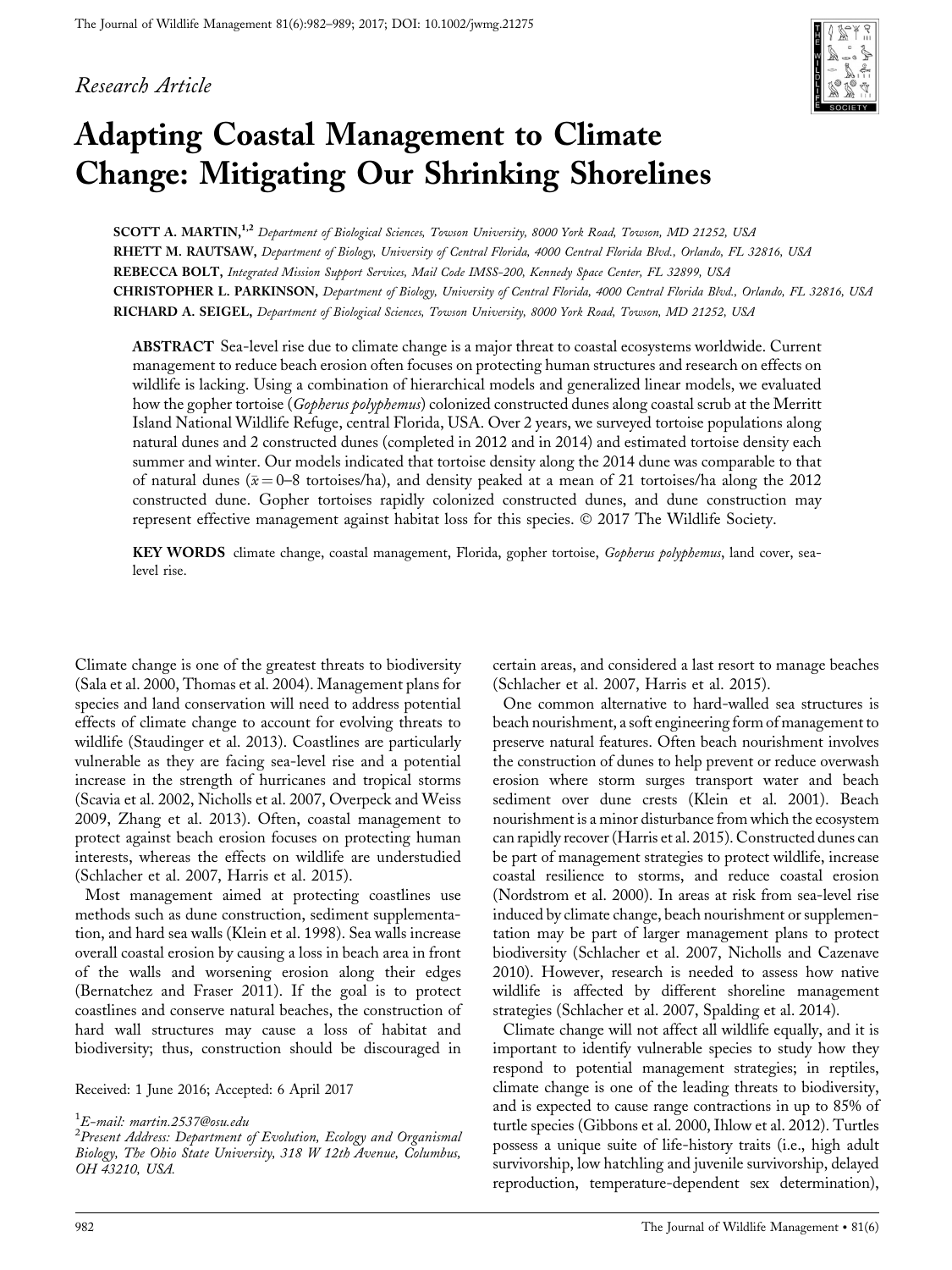which put them at increased risk to disturbance-induced declines such as climate change (Congdon et al. 1993). Tortoises (Family: Testudinidae) are likely to be severely affected by such disturbances because they usually exhibit low frequency of dispersal, long generation time, low fecundity, and low phenotypic plasticity. These traits are correlated with negative effects such as population declines and local extinctions under climate change (Staudinger et al. 2013, McCoy et al. 2014). Therefore, we evaluated the response of gopher tortoises (Gopherus polyphemus), a candidate species for listing under the Endangered Species Act and a threatened species in Florida, to soft engineering in the form of dune construction to mitigate the impact of sea-level rise (Berry and Aresco 2014). Gopher tortoises dig characteristic burrows that provide stable microclimates and refuge from disturbances such as wildfires or predators, and provide habitat components for  $\geq$ 300 invertebrate and 60 vertebrate species that use tortoise burrows (Hubbard 1893, Diemer 1986, Lips 1991, Witz et al. 1991, Kinlaw and Grasmueck 2012).

Florida is a major biodiversity hotspot in North America, and because of range-wide declines of gopher tortoises over the past century, is estimated to contain most of the remaining populations of the species (James 1961, Auffenberg and Franz 1982, Noss et al. 2015). Habitat loss is one of the leading threats to the genus Gopherus, and will likely worsen because of sea-level rise combined with more severe storm surges that threaten developed and protected areas (Reece et al. 2013, Zhang et al. 2013). No part of Florida is >150 km from a coastline; therefore, research on potential management methods is needed (Reece et al. 2013). Translocations of gopher tortoises from areas with eroding coastlines are not a feasible solution to protect coastal tortoise populations because tortoise burrow fidelity often causes translocations to be ineffective. Tortoises rarely move >50 m from their burrows and have documented homing behaviors (Ashton and Ashton 2008, McCoy et al. 2013). Additionally, improper translocations contribute to population declines (Berry and Aresco 2014). Prior studies on coastal populations of gopher tortoises (Breininger et al. 1994b, Lau and Dodd 2015) reported that density was positively associated with ruderal and open herbaceous cover as a source of food, whereas coverage by woody vegetation was negatively associated with density. By evaluating colonization rates and local population sizes on constructed dunes, we sought to determine if gopher tortoise density along constructed dunes was similar to surrounding natural dunes, and if constructed dunes would function for a managed retreat as sea-levels rise. We investigated if coastal gopher tortoises would colonize man-made dunes as newly formed tortoise habitat. We expected gopher tortoises would rapidly colonize new dunes and that densities of tortoises would be similar to, or higher than, densities along the surrounding natural coastline because of higher availability of open, sandy habitat for burrow construction and herbaceous ground cover for forage.

# STUDY AREA

The John F. Kennedy Space Center (KSC) and Merritt Island National Wildlife Refuge (MINWR), Florida, USA, make up one of the largest protected landscapes along the Atlantic coast of Florida, covering  $>$  570 km<sup>2</sup>, and are rich in biodiversity (Breininger et al. 1994a). In 1962, land was acquired by the National Aeronautics and Space Administration (NASA) for research use and as a launch site, with the majority of the land purchased by the United States Fish and Wildlife Service (USFWS) in 1963 to establish a protective buffer around the KSC, forming MINWR (Breininger et al. 1994a). Most of the land is managed by the USFWS and the United States National Park Service (NPS) for conservation, with a small interior section developed and managed by NASA. The flora and fauna assemblages of MINWR are a combination of both temperate Carolinian and tropical Caribbean species (Breininger et al. 1994a). Pine (Pinus spp.) flatwoods and scrub form most inland uplands ecosystems, whereas marshes cover much of the lower elevations of the barrier island (Breininger et al. 1994a). The mean daily minimum temperature is  $11^{\circ}$ C in January, with a mean daily maximum of  $21^{\circ}$ C; in July, the mean daily minimum temperature is 23 $^{\circ}$ C, with a mean daily maximum of 31 $^{\circ}$ C (Breininger et al. 1994a). Seasons at Merritt Island are divided between a wet, humid summer and fall when 70% of rainfall occurs, and dry winters and springs. Sea-level rise is the leading threat to KSC, and in the past decades, overwash events have contributed to eroded areas 25–60 m wide along the coastline (Rosenzweig et al. 2014). Following Hurricane Sandy in 2012, NASA proposed construction of new dunes along sections of the beach at KSC with the worst erosion to reduce overwash and to protect government infrastructure (Fig. S1, available online in Supporting Information). Construction of the first 214-m-long dune was completed in early 2012 (2012 constructed dune) and on March 2014 a second dune was finished (2014 constructed dune) extending 445 m north and 1,088 m south of the 2012 constructed dune (Rosenzweig et al. 2014). The constructed dunes were 1.77 km long, peaked at 18.3 m high and 24.4 m wide, and covered >4.3 ha. The nearby natural dunes varied greatly in height and width; however, the northern natural dune had an average height of 16 m with an asymmetric width of 5 m on the seaward side and 50 m wide on the inland side of the dune. The northern dune was dominated by a mixture of sea grapes (Coccoloba uvifera) and sea oats (Uniola paniculata). The southern natural dune was the shortest dune surveyed, with an approximate height of 9m where it met the constructed dunes, and a low point of 1 m. The southern natural dune was roughly symmetrical with a width of 30 m, and was dominated by sea oats with several localized patches of sea grapes and one inland strand of Brazilian pepper (*Schinus terebinthifolius*). The surrounding landscape was comprised of natural coastal scrub, coastal strand, open beach, salt marsh, Brazilian pepper, and human-modified ruderal areas (2012 land cover data provided by NASA; N. R. Cancro, Kennedy Environmental and Medical Contract, personal communication).

# METHODS

Prior to dune construction, KSC environmental and medical contractors captured all gopher tortoises found within the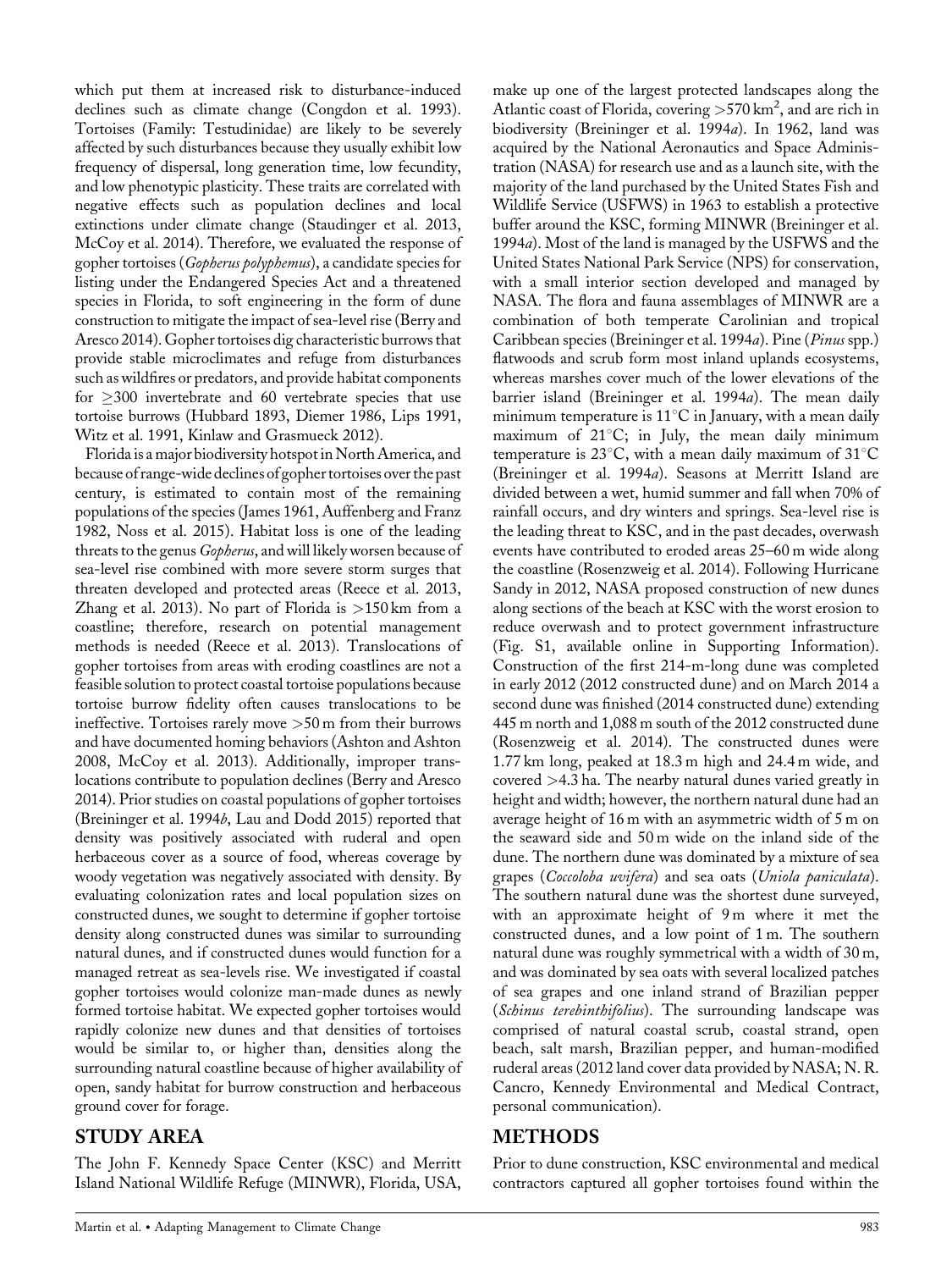construction footprint using bucket traps and relocated them to the adjacent coastal scrub (Enge 2001). Outside consultants led by NASA environmental researchers planted the constructed dunes with sea oats and other native herbaceous vegetation to aid colonization by wildlife and for stabilization. Long-term management efforts along the coast focused on spot removal of invasive plants and infrequent localized burns by the USFWS on an as-needed basis because of concerns about damaging nearby infrastructure. We surveyed for gopher tortoise burrows along 20 ha of the coastline within the closed-access section of KSC (Fig. S1) from June 2014 to January 2016 (Martin 2016). We selected this section of the refuge because it was a 3-km-long stretch of heterogenous coastal landscape that was off limits to the public, and encompassed the constructed dunes and contiguous sections of the natural dunes to the north and south. Handling of gopher tortoises during this study was conducted under a USFWS permit (no. LSSC-13-00023) and approved by Towson University Institutional Animal Care and Use Committee (no. 03312014RS-01).

#### Population Estimation

To compare tortoise density in constructed and natural dunes, we developed a new method for estimating gopher tortoise density that explicitly incorporates variability in detection of burrows and burrow occupancy rates. We employed hierarchical models to construct theoretical distributions to simulate tortoise density based on remotely sensed land cover data. Hierarchical models use multiple component models (i.e., detection, density) to separate variation due to ecological processes and imperfect observations, factors that display different conditional probability structures (Royle and Dorazio 2008, Royle et al. 2014). This approach differs from classical multi-level modeling because each component model has an explicit biological basis (Royle et al. 2014). If tortoises used constructed dunes, then we expected the percentage of land cover that was categorized as constructed would appear as a positive covariate in models.

We used line transect distance sampling (LTDS) to estimate adult tortoise (>23 cm carapace length; Landers et al. 1982) burrow density along the 2012 constructed dune, the north and south sections of the 2014 constructed dune, and 2 800-m sections of the natural dunes immediately north and south of the construction area (Anderson et al. 2001, Nomani et al. 2008). We estimated burrow densities using hierarchical distance sampling models in the package Unmarked in R (R version 3.2.0, [http://www.R-project.](http://www.R-project.org) [org](http://www.R-project.org), accessed 31 Aug 2013) based on our LTDS data (Royle and Dorazio 2008, Fiske and Chandler 2011). We used this method, as opposed to standard LTDS analyses established by Smith and Stober (2009) based around single point and model estimates, and tested by Castellón et al. (2015), to build higher confidence in our population estimates, while accounting for variation in burrow detection and density in a unified framework. We surveyed dune crest lines for tortoise burrows along the entire length of the constructed dunes and the 800-m sections of each natural dune. Traditionally, LTDS surveys are placed orthogonal to elevational gradients,

but we deviated from standard methodology to have long enough transects to create a high degree of confidence of finding burrows. The constructed dunes were approximately 4.8 m wide at the crest, making detection of burrows on both sides of the dune difficult. We focused survey efforts on each side of the dune independently to meet the assumption of 100% detection of burrows for line-transect surveys with a single observer at zero distance, within each transect. We performed surveys twice in summers (May–Aug) of 2014 and 2015, and once in January 2015 and January 2016 (Martin 2016). This allowed us to evaluate the excavation of new burrows over 2 years and potential seasonal changes in density. We recorded a global positioning system (GPS) coordinate for each located burrow with an entrance diameter  $\geq$ 25 cm, using a handheld eTrex<sup>®</sup> 30 GPS (Garmin, Olathe, KS, USA), and imported all points into ArcMap<sup>®</sup> version 10.1 (ESRI, Redlands, CA, USA). We used remotely sensed data to evaluate all available land cover using ArcMap for later estimation of burrow density. Although land cover data provides less accurate information than field sampling, employing such data is quicker, requires less intensive sampling, and produces information for use in models that is easily replicable in a variety of settings.

During each of the 2 winter field seasons, we surveyed a random subset of burrows along each dune  $(n = 20/\text{dune or})$ all burrows if  $\langle 20 \rangle$  by inserting a camera attached to a flexible conduit into the burrow to determine if the burrow was occupied by a tortoise (Buskirk and Fiedler 1986, Breininger et al. 1991, Smith et al. 2005). We randomly selected 20 burrows along each dune because of time constraints given the large number of burrows found on some dunes. In January 2016, we surveyed burrows twice to better estimate tortoise density and variability of occupancy rates following an increase in burrows along the constructed dunes. We sampled additional burrows if the selected burrow was collapsed (full blockage <50 cm into burrow) or could not be fully scoped (because of flooding or vegetation roots). Therefore, given the 3 survey periods and 5 dunes, the potential maximum number of scoped burrows was 300, excluding replacements. We scoped burrows only in winter because this is the period of lowest activity for tortoises at our site, and it minimized the chances of falsely declaring a burrow as unoccupied. The current recommendations for gopher tortoise surveys include scoping all burrows encountered (Smith and Stober 2009, Castellón et al. 2015). If this takes >1 day/site, tortoises may move between surveyed and unsurveyed burrows, increasing error rates in burrow occupancy estimates because of the potential to double count tortoises. This violates the assumption of a closed survey population because tortoises that move from an unsurveyed burrow to one previously surveyed and unoccupied are effectively migrating out of the survey population.

We classified surveyed burrows as empty (saw end of burrow, no tortoise present), occupied (observed tortoise), or incomplete. We classified surveyed burrows as incomplete in situations where debris inside the burrow obscured the camera view (as compared to collapsed burrows, which were visibly blocked from the outside of the burrow), or the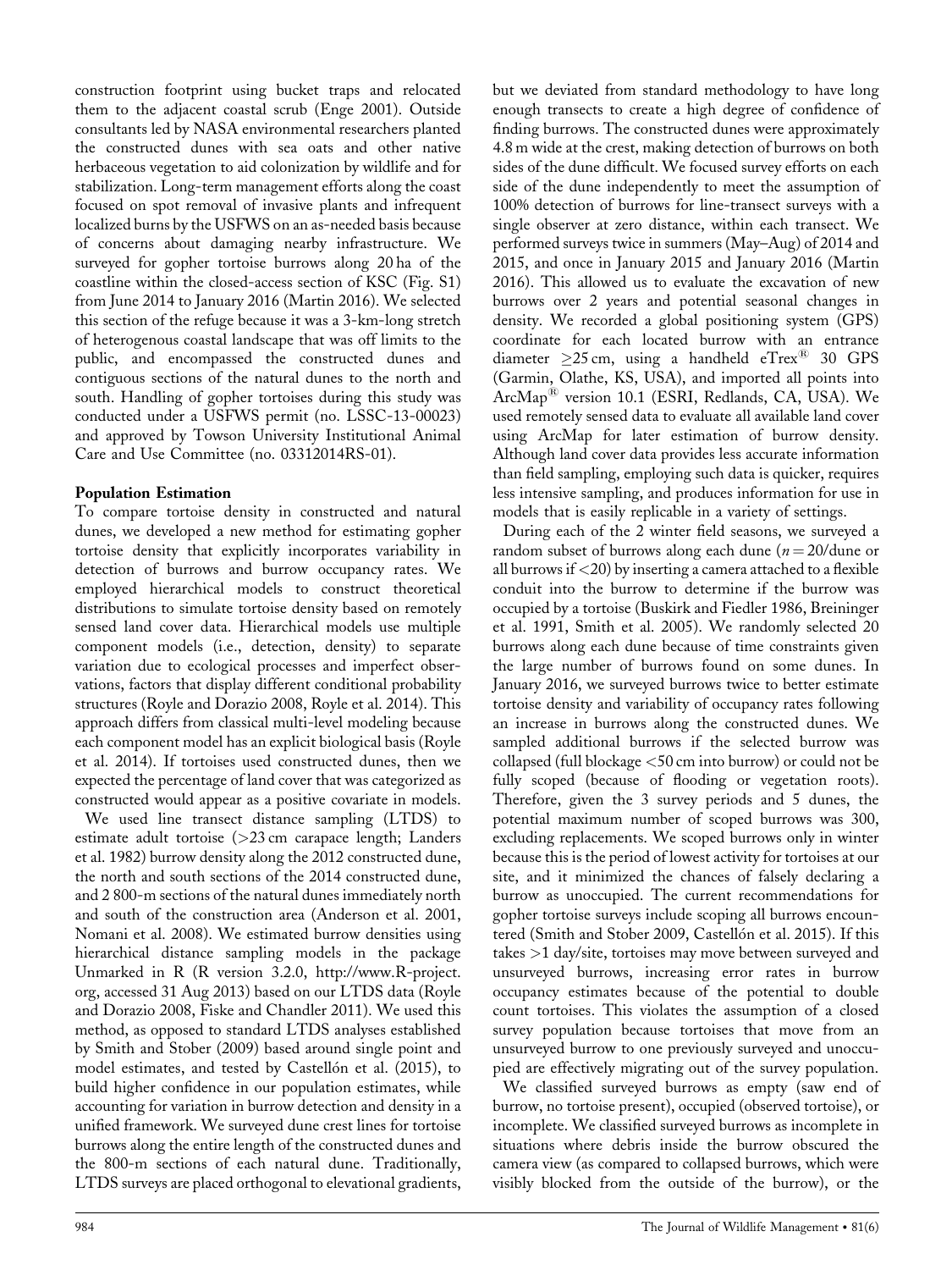burrow became too small for the camera unit. Adult tortoises would not be able to fit into these narrow burrows, but we could not preclude use by smaller size classes. If we determined a selected burrow was incomplete or collapsed, we randomly selected an additional burrow to sample when possible to maintain sample sizes. We used occupied and unoccupied burrows to calculate the average tortoise burrow density for each dune. Although current recommendations focus on only modeling occupied burrows, our analysis uses an additional burrow occupancy model to estimate variability in burrow occupancy, and thus we included unoccupied burrows in our final dataset (Castellón et al. 2015). All parameters and density estimates are reported with 1 standard error.

We calculated straight-line distance from each burrow to transect using the near proximity tool in ArcMap. We calculated land cover on each transect by intersecting land cover data with 100-m buffers around the full length of each transect based on secondary foraging areas of gopher tortoises (Ashton and Ashton 2008, Berish and Medica 2014). In addition, this buffer covered most of the tortoise habitat between the ocean and the inland salt marsh (Fig. S1). We calculated percent land cover for each classification category by dividing the area of each type by the total buffer area to standardize land cover values. We kept land cover classifications (Table 1) distinct to account for potential differences even in unsuitable cover types (i.e., tortoises may move through areas associated with infrastructure but are blocked by open water). We imported distances for each burrow and percent land cover for each transect into R. We then checked percent land cover covariates for their correlation with other covariates.

We estimated burrow densities using the package Unmarked in R to test 25 a priori competing hierarchical models based on land cover and categorical covariates for

gopher tortoise burrow density and detectability (Table S1, available online in Supporting Information; Fiske and Chandler 2011). We chose categorical covariates based on our opinions on broad classifications that may explain variation in tortoise density. We included all burrows when calculating burrow density. This method is contrary to recommendations presented in Castellón et al. (2015) because burrow occupancy rates in coastal environments are lower than those reported by Castellón et al. (2015), and most burrows are relatively straight and easy to scope, leading to few cases of incomplete burrow status.

We tested the fit of 4 potential distributions (half-normal, hazard rate, negative exponential, uniform) for detectability as a function of distance with a null model (no covariates set) using Akaike's Information Criterion (AIC) scores to determine the best fitting distribution for later models (Akaike 1973, Burnham and Anderson 2002). We considered models to have equal likelihood if AIC scores differed by <6 because the common standard of selecting top models within 2 AIC may lead to incorrect inferences and exclusion of important parameters (Richards 2005, 2008; Grueber et al. 2011). We did not use corrected AIC scores because we created multistep models incorporating a series of submodels; corrections, such as the alternative sample-size corrected AIC scores  $(AIC<sub>c</sub>)$ , cannot be applied to submodels based on different datasets. We used  $AIC<sub>c</sub>$  scores for selecting the top burrow occupancy model because we modeled burrow occupancy using generalized linear models. We assessed model fit using a chi-squared goodness-of-fit test with 10,000 bootstrap samples using the package AICcmodavg in R. We calculated confidence intervals for burrow density using iterative bootstrapping of model predictions. We calculated profile confidence intervals for all parameters because this likelihood-based method does not rely on any distributional assumptions for calculating interval

Table 1. Descriptions and predicted effects of categorical and land cover covariates used in models of gopher tortoise burrow density, Merritt Island National Wildlife Refuge, central Florida, USA, 2014–2016. We based the predicted relationship between each covariate and gopher tortoise burrow density on information from published literature and our field observations.

| Covariate          | Description                                                                                                                                                              | Prediction                                                                 |
|--------------------|--------------------------------------------------------------------------------------------------------------------------------------------------------------------------|----------------------------------------------------------------------------|
| Type               | Dune category: natural, construction, or older construction                                                                                                              | None, control for unmeasured variation                                     |
| Dune               | Unique identification for each dune                                                                                                                                      | None, control for unmeasured variation                                     |
| Yr                 | Year survey occurred                                                                                                                                                     | Positive                                                                   |
| Season             | Annual timing of survey (summer or winter)                                                                                                                               | None, may affect detection                                                 |
| Orientation        | Seaward or inland dune face                                                                                                                                              | Increased density on inland side because<br>of protection from storm waves |
| Beach              | Flat, sandy beach; may provide herbaceous forage and basking sites                                                                                                       | Positive                                                                   |
| Barren land        | Flood plain; unsuitable land cover from lack of forage and inability to construct burrows;<br>likely difficult for tortoise to move through because of seasonal flooding | Negative                                                                   |
| Brazilian pepper   | Unsuitable land cover because of lack of available forage, but tortoises may traverse                                                                                    | Negative                                                                   |
| Coastal scrub      | May provide forage, basking sites, nest sites, and burrow sites                                                                                                          | Positive                                                                   |
| Coastal strand     | Similar benefits to coastal scrub                                                                                                                                        | Positive                                                                   |
| Construction       | Area made up of newly created dunes                                                                                                                                      | Positive                                                                   |
| Infrastructure     | Roads and buildings; removed because of correlation with coastal strand $(r=0.723)$                                                                                      |                                                                            |
| Mangrove           | Unsuitable land cover and likely avoided because of daily flooding and density of<br>mangrove roots blocking ground                                                      | Negative                                                                   |
| Ocean              | Removed because of correlation with beach $(r=0.709)$                                                                                                                    | Negative                                                                   |
| Ruderal herbaceous | Early successional, low, herbaceous vegetation or grassy lawns; may provide forage,<br>basking sites, nest sites, and burrow sites                                       | Positive                                                                   |
| Ruderal woody      | Disturbed land supporting mostly tall $(>1 \text{ m})$ , woody plants; likely unsuitable, but<br>tortoises may move through                                              | Negative                                                                   |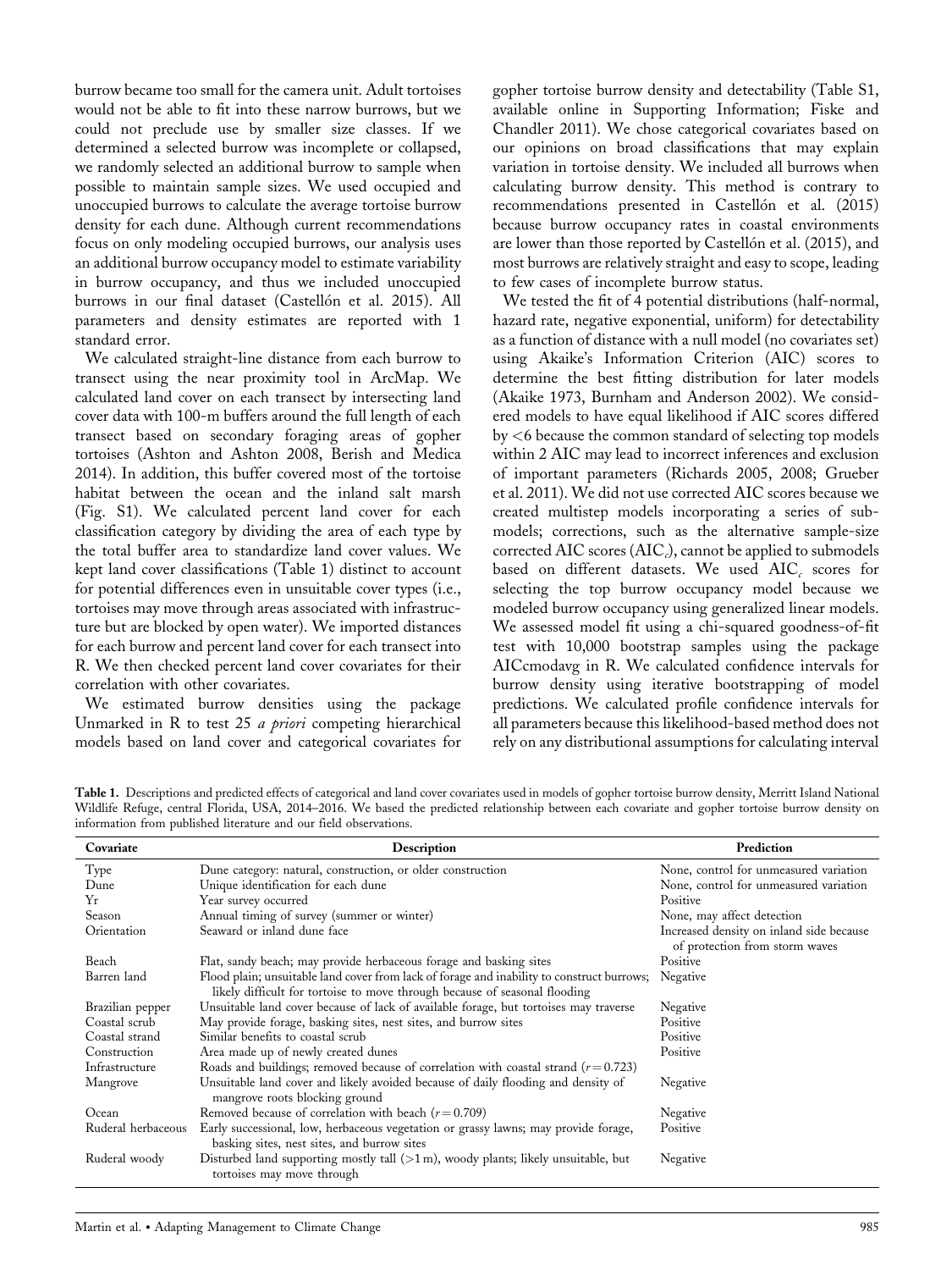size (Venzon and Moolgavkar 1988). We assessed burrow occupancy rates across dunes and years using generalized linear models with a binomial response variable in R to calculate average occupancy and to test the effects of dune identity over both years. We calculated confidence intervals for occupancy rates and burrow density using top models and the predict function in R.

To estimate gopher tortoise density, we constructed a theoretical distribution of burrow density along each transect by taking 10,000 random samples from a Gaussian distribution determined by the mean and standard error of burrow density from the top model. We then checked the distribution for negative numbers (e.g., parameters estimated with a low mean and high standard error), and set any negative values to zero. We generated a similar sample distribution from the burrow occupancy model using the logistic distribution. We estimated gopher tortoise density along each transect using an iterative loop in R, where we calculated potential estimates of tortoise density in each loop as the sum of  $n$  Bernoulli trials, where  $n$  was a randomly selected value from the sample burrow density distribution. Each trial had a success probability, selected at random from the burrow occupancy distribution; we ran this loop for 10,000 iterations for each transect, sampling with replacement. Because the simulated data were not normally distributed, we calculated quantiles covering 95% of the resulting distributions as final estimates of gopher tortoise density for each transect.

Our method of analysis deviates from the standard methodology for calculating tortoise density (Smith and Stober 2009) but offers several advantages. By using hierarchical models, we incorporate variation due to detectability while evaluating potential covariates in an explicit biological framework (Royle et al. 2014). Using R allows for more flexibility in model construction, gives greater control over underlying assumptions such as distributions of parameters of interest, and provides output at each step of the analysis (Mazerolle 2015). We designed the methodology to better estimate variability of burrow occupancy rates and allow surveyors to incorporate repeated surveys of burrows.

## RESULTS

We removed burrows classified as incomplete (<1% of all burrows) from our dataset before modeling burrow density to address the limitations discussed by Nomani et al. (2008) regarding incorrectly calculating tortoise occupancy rates. We removed percent ocean and percent infrastructure from the land cover dataset based on high correlations ( $|r| > 0.6$ ) with other covariates (Table 1). The top model for predicting burrow detectability was the null model fitted using a negative exponential function ( $n = 448$  burrows). The top model for burrow density included percent cover for the following land cover types for each transect: beach, constructed dune, inland water, coastal strand, Brazilian pepper, ruderal herbaceous plants, coastal scrub, and an interaction between beach and constructed dune area. The top model was separated by the second-best model by a  $\Delta AIC$  difference of 59.34 (Table 2).

Table 2. Hierarchical burrow density models for gopher tortoises in Merritt Island National Wildlife Refuge, central Florida, USA, 2014–2016, and difference in Akaike's Information Criterion  $(\Delta AIC)$  scores. The detection component for the 3 models presented was fit to a negative exponential curve without covariates, and is not shown here. All covariates are based on percent land cover, except for 2 categorical covariates: dune (unique identification for each dune) and orientation (seaward or inland dune face). Only the top 3 models are listed here (full results including model weights in Table S1, available online in Supporting Information).

| Density model                                                                                                                   | ААІС           |
|---------------------------------------------------------------------------------------------------------------------------------|----------------|
| Beach $\times$ construction + inland water + coastal<br>$strand + Brazilian$ pepper $+$ ruderal herbaceous<br>$+$ coastal scrub | 0.00           |
| $Dune + orientation$<br>$Beach + construction + coastal strand + Brazilian$                                                     | 59.34<br>71.22 |
| $pepper + ruderal herbaceous + coastal scrub$                                                                                   |                |

Observed values for burrow density did not differ from those predicted by the top model  $(P=0.253;$  overdispersion  $[\hat{c}] = 1.08$ ), indicating good overall model fit. Model covariates provided estimates of the relative magnitude and direction (positive or negative) of the effect for each covariate on burrow density, constrained by the minimum and maximum observed percentage of each land cover in the study area. The covariates with the largest effect on gopher tortoises were the interaction between beach and construction  $(-403)$ , percent of coastal scrub  $(-128)$ , percent herbaceous cover (119), percent inland water  $(-99)$ , and percent construction (75). However, for interpreting effect sizes, estimates need to be considered relative to each other, and back transformed for density estimates (i.e., given a 5% increase in both coastal scrub and herbaceous cover, we would expect a change of  $e^{(0.05 \times (-1.05))}$  $128$ ) + 0.05  $\times$  (119)) or 0.6 burrows/ha in the survey area; Table 3). Of the model set evaluated for burrow occupancy ( $n = 221$ ) scoped burrows),  $\Delta AIC_c$  scores for all but the null model fell within 6 of the top model (Table S2).

Predictors accounting for differences between the older constructed dune and the natural dunes were included in all competing top models, so we incorporated varying occupancy rates based on the model with the lowest  $AIC<sub>c</sub>$  score into the estimation of gopher tortoise densities. All top models for burrow occupancy had similar estimates, so the uncertainty in model selection did not alter estimates of tortoise density.

Table 3. Covariate estimates and standard errors (SE) for the top model for gopher tortoise burrow density, Merritt Island National Wildlife Refuge, central Florida, USA, 2014–2016. Estimates reported here represent the relative effect size of each land cover type on burrow density, and the direction (positive or negative) of that effect.

| Covariate                   | Estimate  | SE     |
|-----------------------------|-----------|--------|
| Intercept                   | $-1.93$   | 0.532  |
| % beach                     | 18.05     | 2.072  |
| % construction              | 75.65     | 8.557  |
| % inland water              | $-99.51$  | 13.771 |
| % strand                    | $-6.30$   | 1.272  |
| % Brazilian pepper          | $-22.38$  | 3.655  |
| % ruderal herbaceous        | 119.30    | 15.704 |
| $%$ scrub                   | $-128.30$ | 38.268 |
| Beach $\times$ construction | $-403.13$ | 54.585 |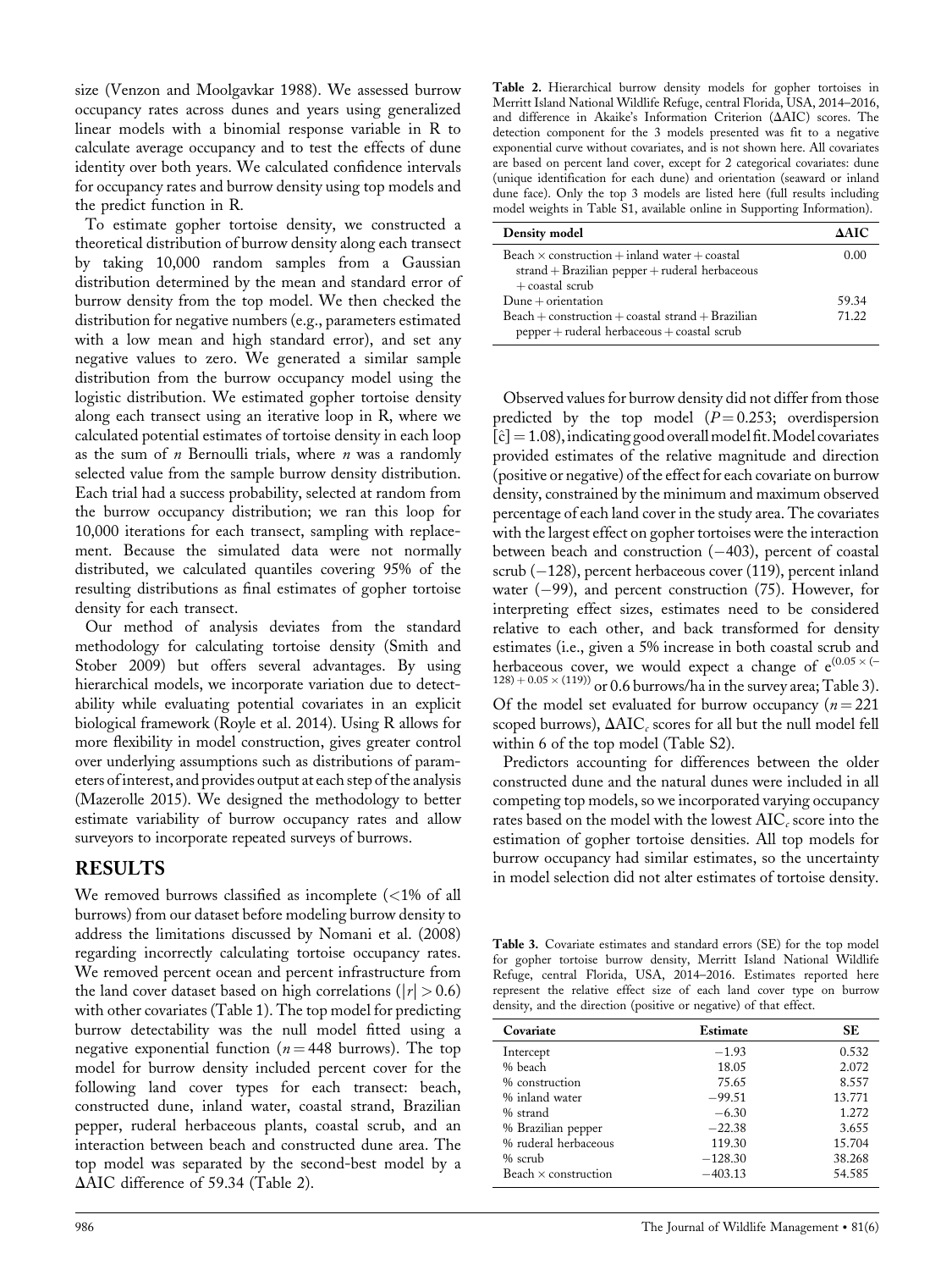the constructed dunes versus natural dues at MINWR, and the overall tortoise density for constructed dunes was similar to previously reported values for natural coastal tortoise populations elsewhere (0.64–3.05 burrows/ha, Lau and Dodd [2015]; 0–30.7 individuals/ha, Breininger et al. [1994b]). We found the first burrow on the 2014 dune approximately 3 months post-construction, with a rapid

all dune types. DISCUSSION

Final estimated gopher tortoise density was highest at the 2012 dune (11-35,  $\bar{x} = 21$  tortoise/ha), followed by the southern natural dune (2–22,  $\bar{x} = 8$ ), the 2014 dune sections (North: 0–8,  $\bar{x} = 3$ ; South: 0–12,  $\bar{x} = 2$ ), and the northern natural dune with the lowest density estimate (0–3,  $\bar{x} = 0$ ). Our models showed that burrow occupancy was also highest along the 2012 dune (0.58,  $SE = 0.28$ ) compared to the 2014 dunes  $(0.39, \text{ } SE = 0.23)$  and the natural dunes  $(0.27, \text{ }$  $SE = 0.23$ ), although confidence intervals overlapped for

As we predicted, estimates of gopher tortoise density generated by our top model were significantly higher for

increase in burrows prior to the first transect being completed in the area. All 3 categories of land cover positively associated with tortoise density (beach, construction, ruderal vegetation) were characterized by higher proportions of open area and herbaceous plants compared to the other land cover types. The negative association with other land cover may be a result of the proliferation of woody scrub and invasive plants such as saw-palmetto (Serenoa repens), cabbage palm (Sabal palmetto), sea grape, and Brazilian pepper throughout the area (Diemer 1986, Menges 2007). Our results agree with those of Breininger et al. (1994b), who reported tortoise density at KSC to be positively associated with an increase in areas that were disturbed and supported herbaceous vegetation. Lau and Dodd (2015) also reported a significant, positive relationship between herbaceous cover and coastal tortoise burrow density.

Our study is the first to focus on the effects of newly created habitat; prior studies evaluated only natural land cover types and habitat disturbed by past roadway or building construction. When looking at parameter estimates for constructed habitat, although beach and construction are both open areas positively associated with gopher tortoise density, their interaction was negative and may reflect a lack of any nearby populations that might act as sources of migrants to the study area. Tortoises do not create burrows on the open beach at KSC but have been observed foraging on vegetation along the shoreline. The beach helps support tortoises, but it lacks resident tortoises to act as potential colonizers of the constructed dunes (S. A. Martin, Towson University, unpublished data). Documenting changes in the strength of this interaction via long-term monitoring would allow for evaluation of this explanation. The strong negative association of inland water with burrow density in the surrounding area reflects the fact that water does not provide habitat for tortoises and likely acts as a barrier to movement.

Areas of coastal strand and scrub along KSC are often overgrown with high densities of woody species (chiefly sea

grapes and saw-palmetto) that reduce the availability of basking and nesting sites for tortoises. Burns to manage natural areas within KSC and increase open areas with herbaceous cover would likely increase tortoise density in strand and scrub, shifting it from the reported negative effect size into a likely positive effect on tortoise density. Brazilian pepper is also unsuitable forage for tortoises, and is currently targeted for active herbicide-spraying by the USFWS at KSC. Results from this study reinforce previous research linking open sandy areas and herbaceous cover to increasing densities of coastal gopher tortoises in Florida (Breininger et al. 1994b, Lau and Dodd 2015). However, our results are based on only 2 years of surveys, representing a small fraction of the lifespan of a tortoise. The absence of any time-based parameters in the top models is likely due to tortoise density remaining stable along the natural dunes even as individuals moved into the constructed area from outside the transects. Our study also included only 3 constructed dunes along a single coastline, and local factors may influence results. Given these limitations, our study provides evidence of the beneficial effect of dune construction for tortoises. Although individual identity could not be verified for tortoises in burrows, all previously relocated tortoises had been marked before relocation, and incidental captures were a mixture of unmarked individuals and marked individuals that had previously been relocated to the natural areas surrounding the construction footprint.

Overall, dune construction was associated with higher gopher tortoise populations at our site, with burrow density rapidly equaling and surpassing the density at natural dunes. The density along the 2012 constructed dune may be a response by gopher tortoises to a lack of open areas along other stretches of beach, indicating the potential for further habitat improvement along the natural dunes (Breininger et al. 1994b). At KSC, the lack of long-term fire management due to protection of man-made structures is responsible for the proliferation of woody vegetation; recent efforts to remove the invasive Brazilian pepper as part of coastal scrub habitat restoration are likely to improve the surrounding natural coastline for gopher tortoises. Further management to improve habitat through small controlled burns aimed at promoting the growth of herbaceous vegetation would also help improve forage without negatively affecting other species in the area (Diemer 1986, Breininger and Smith 1992, Ashton et al. 2008).

As rises in sea-level, associated with climate change, increase, the need to improve coastal resilience will become more urgent. In areas where coastal retreat is not feasible, dune construction represents a potential management option to mitigate shoreline loss and improve coastal areas for wildlife (Klein et al. 2001). In October 2016, the coastal dunes along KSC were hit by Hurricane Matthew, allowing a preliminary examination of the resilience of man-made dunes. Although the southern natural dune (the natural dune with the highest tortoise density) was completely lost to storm damage, both the 2012 and 2014 constructed dunes survived with minimal loss of area (Fig. S2). The survival of both constructed dunes following a major storm highlights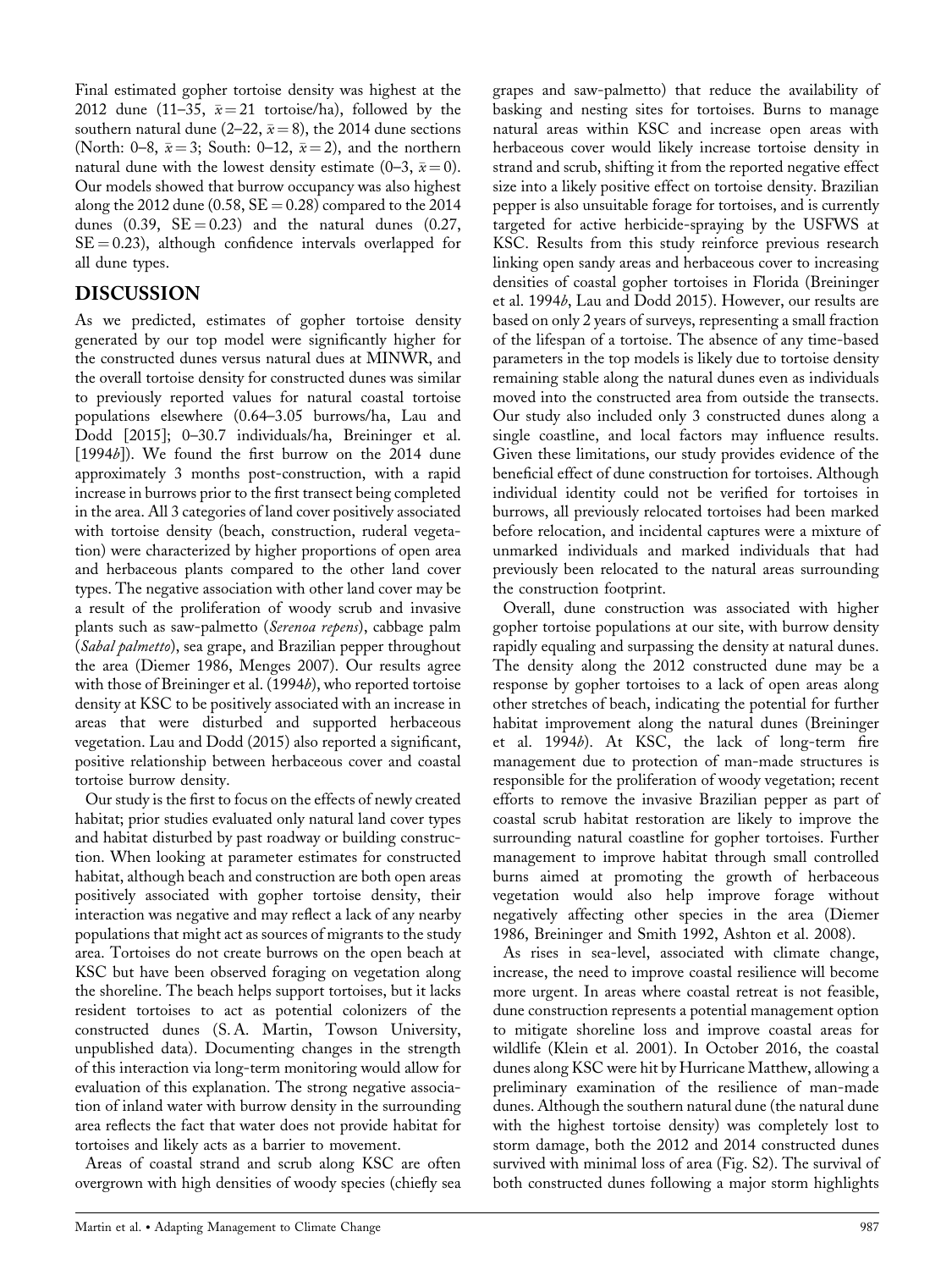the potential for dune construction as a management tool to promote coastal resilience and create habitat for gopher tortoises in the face of eroding coastlines.

# MANAGEMENT IMPLICATIONS

Gopher tortoises in our study responded positively to the construction of dunes in the coastal environment of a barrier island, and tortoise density along 2- and 4-year-old dunes was greater than or equal to tortoise densities in nearby natural dunes. In our study, peak tortoise density was 21 tortoises/ha at the older constructed dune, compared to mean densities of 8 and 0 tortoises/ha for the natural dunes at our site. In situations where coastal tortoise populations are threatened, beach nourishment through dune construction represents a potential management strategy to mitigate habitat loss and improve existing coastal habitat.

## ACKNOWLEDGMENTS

We thank D. R. Breininger, 1 anonymous reviewer, and the associate editor for comments and feedback on earlier versions of this manuscript, and M. Legare, USFWS, National Park Service, and NASA personnel for assistance and permitting for this study. We thank F. Robb, B. Robb, C. Yanick, S. Medina, K. Mercier, and the staff of IMSS for assistance in the field. Funding for this study was provided by the Florida Fish and Wildlife Conservation Commission, Integrated Mission Support Services (IMSS), InoMedic Health Applications (IHA), Towson University, and the Explorers Club of Washington.

## LITERATURE CITED

- Akaike, H. 1973. Information theory as an extension of the maximum likelihood principle. Pages 267–281 in B. N. Petrov and F. Csaki, editors. Second International Symposium on Information Theory. Akademiai Kiado, Budapest, Hungary.
- Anderson, D. R., K. P. Burnham, B. C. Lubow, L. Thomas, P. S. Corn, P. A. Medica, and R. W. Marlow. 2001. Field trials of line transect methods applied to estimation of desert tortoise abundance. Journal of Wildlife Management 65:583–597.
- Ashton, K. G., B. M. Engelhardt, and B. S. Branciforte. 2008. Gopher tortoise (Gopherus polyphemus) abundance and distribution after prescribed fire reintroduction to Florida scrub and sandhill at Archbold Biological Station. Journal of Herpetology 42:523–529.
- Ashton, R. E., and P. S. Ashton. 2008. The natural history and management of the gopher tortoise, Gopherus polyphemus (Daudin). Krieger, Malabar, Florida, USA.
- Auffenberg, R. A., and R. Franz. 1982. The status and distribution of the gopher tortoise (*Gopherus polyphemus*). Pages 95–126 *in* R. B. Bury, editor. North American tortoises: conservation and ecology. Wildlife Research Report 12. U.S. Fish and Wildlife Service, Washington, D.C., USA.
- Berish, J. E., and P. A. Medica. 2014. Home range and movements of North American tortoises. Pages 96-101 in D. C. Rostal, E. D. McCoy, and H. R. Mushinsky, editors. Biology and conservation of North American tortoises. Johns Hopkins University, Baltimore, Maryland, USA.
- Bernatchez, P., and C. Fraser. 2011. Evolution of coastal defence structures and consequences for beach width trends, Québec, Canada. Journal of Coastal Research 28:1550–1566.
- Berry, K., and M. J. Aresco. 2014. Threats and conservation needs for North American tortoises. Pages 149-158 in D. C. Rostal, E. D. McCoy, and H. R. Mushinsky, editors. Biology and conservation of North American tortoises. Johns Hopkins University, Baltimore, Maryland, USA.
- Breininger, D. R., M. Barkaszi, R. Smith, D. Oddy, and J. Provancha. 1994a. Endangered and potentially endangered wildlife on Kennedy Space Center: conservation of faunal integrity as a goal for biological diversity.

National Aeronautics and Space Administration Technical Memorandum, Kennedy Space Center, Florida, USA.

- Breininger, D. R., P. A. Schmalzer, and C. R. Hinkle. 1991. Estimating occupancy of gopher tortoise (Gopherus polyphemus) burrows in coastal scrub and slash pine flatwoods. Journal of Herpetology 25:317–321.
- Breininger, D. R., P. A. Schmalzer, and C. R. Hinkle. 1994b. Gopher tortoise (Gopherus polyphemus) densities in coastal scrub and slash pine flatwoods in Florida. Journal of Herpetology 28:60–65.
- Breininger, D. R., and R. Smith. 1992. Relationships between fire and bird density in coastal scrub and slash pine flatwoods in Florida. American Midland Naturalist 127:233–240.
- Burnham, K. P., and D. R. Anderson. 2002. Model selection and multimodel inference: a practical information-theoretic approach. Springer-Verlag, New York, New York, USA.
- Buskirk, S. W., and D. L. Fiedler. 1986. A low-cost television system for exploring burrows and dens. Wildlife Society Bulletin 14:185–188.
- Castellón, T. D., B. B. Rothermel, and S. Z. Nomani. 2015. A comparison of line-transect distance sampling methods for estimating gopher tortoise population densities. Wildlife Society Bulletin 39:804–812.
- Congdon, J. D., A. E. Dunham, and R. C. V. L. Sels. 1993. Delayed sexual maturity and demographics of Blanding's turtles (Emydoidea blandingii): implications for conservation and management of long-lived organisms. Conservation Biology 7:826–833.
- Diemer, J. E. 1986. The ecology and management of the gopher tortoise in the Southeastern United States. Herpetologica 42:125–133.
- Enge, K. 2001. The pitfalls of pitfall traps. Journal of Herpetology 35:467-478.
- Fiske, I., and R. Chandler. 2011. unmarked: an R package for fitting hierarchical models of wildlife occurrence and abundance. Journal of Statistical Software 43:1–23.
- Gibbons, J.W., D.E. Scott, T.J. Ryan, K.A. Buhlmann, T.D. Tuberville, B.S. Metts, J. L. Greene, T. Mills, Y. Leiden, S. Poppy, and C. T. Winne. 2000. The global decline of reptiles, deja vu amphibians. BioScience 50:653–666.
- Grueber, C. E., S. Nakagawa, R. J. Laws, and I. G. Jamieson. 2011. Multimodel inference in ecology and evolution: challenges and solutions. Journal of Evolutionary Biology 24:699–711.
- Harris, L., R. Nel, S. Holness, and D. Schoeman. 2015. Quantifying cumulative threats to sandy beach ecosystems: a tool to guide ecosystembased management beyond coastal reserves. Ocean & Coastal Management 110:12–24.
- Hubbard, H. G. 1893. The Florida land tortoise-gopher, Gopherus polyphemus. Science 22:57–58.
- Ihlow, F., J. Dambach, J. O. Engler, M. Flecks, T. Hartmann, S. Nekum, H. Rajaei, and D. Rödder. 2012. On the brink of extinction? How climate change may affect global chelonian species richness and distribution. Global Change Biology 18:1520–1530.
- James, C. W. 1961. Endemism in Florida. Brittonia 13:225–244.
- Kinlaw, A., and M. Grasmueck. 2012. Evidence for and geomorphologic consequences of a reptilian ecosystem engineer: the burrowing cascade initiated by the gopher tortoise. Geomorphology 157:108–121.
- Klein, R. J., R. J. Nicholls, S. Ragoonaden, M. Capobianco, J. Aston, and E. N. Buckley. 2001. Technological options for adaptation to climate change in coastal zones. Journal of Coastal Research 17:531–543.
- Klein, R. J. T., J. S. Marion, H. Goosen, and C. H. Hulsbergen. 1998. Resilience and vulnerability: coastal dynamics or dutch dikes? Geographical Journal 164:259–268.
- Landers, J. L., W. A. McRae and J. A. Garner. 1982. Growth and maturity of the gopher tortoise in southwestern Georgia. Bulletin of the Florida State Museum. Biological Sciences 27:81–110.
- Lau, A., and C. K. Dodd. 2015. Multiscale burrow site selection of gopher tortoises (Gopherus polyphemus) in coastal sand dune habitat. Journal of Coastal Research 31:305–314.
- Lips, K. R. 1991. Vertebrates associated with tortoise (Gopherus polyphemus) burrows in four habitats in South-Central Florida. Journal of Herpetology 25:477–481.
- Martin, S. A. 2016. Response of a reptilian ecosystem engineer to large-scale dune construction: implications for coastal wildlife. Thesis, Towson University, Towson, Maryland, USA.
- Mazerolle, M. J. 2015. Estimating detectability and biological parameters of interest with the use of the R Environment. Journal of Herpetology 49:541–559.
- McCoy, E. D., L. G. Aguirre, R. T. Kazmaier, and C. R. Tracy. 2014. Demography of North American tortoises. Pages 134–142 in D. C. Rostal,